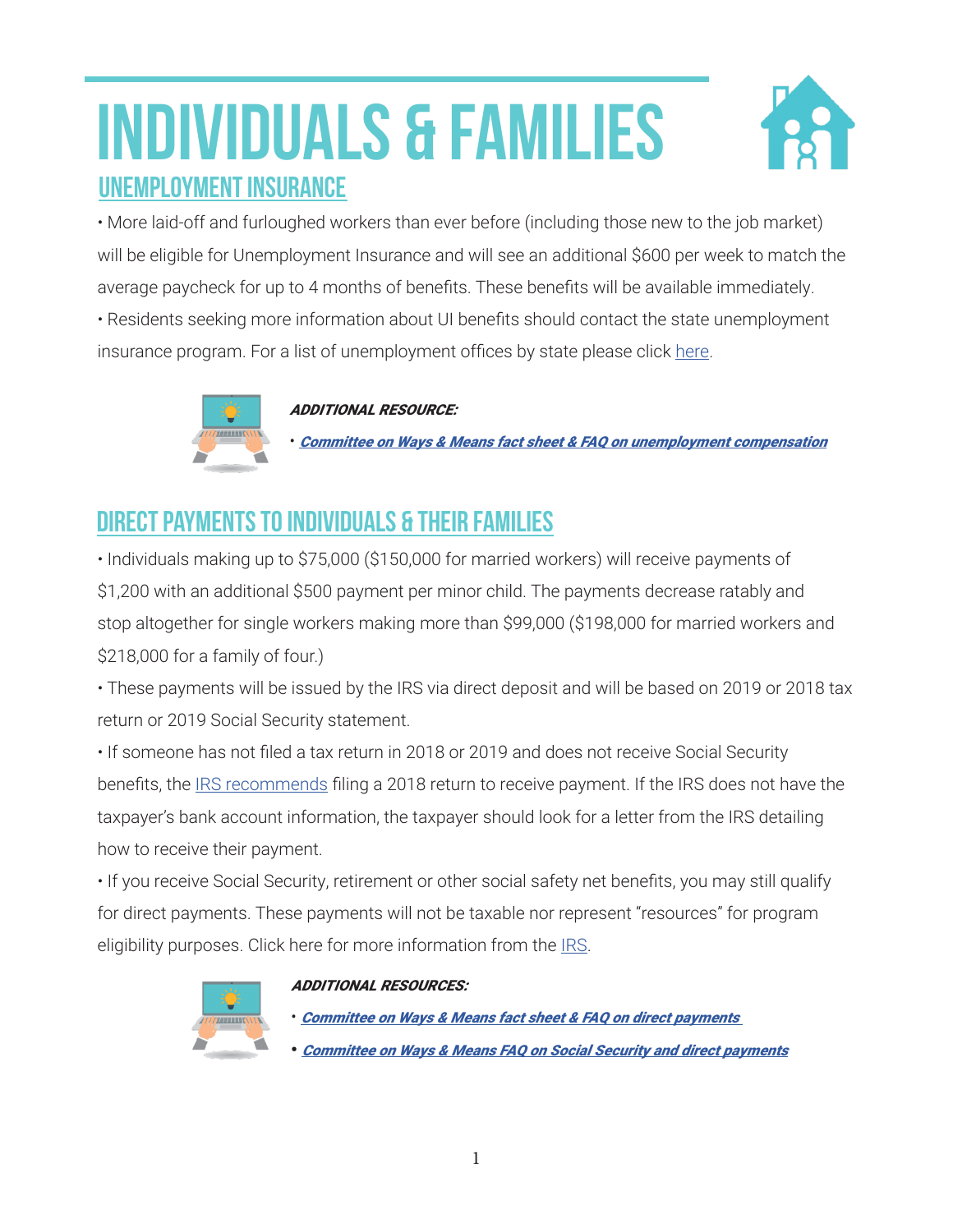## FOOD ASSISTANCE

• Supplemental Nutrition Assistance Program (SNAP), more commonly known as food stamps, ensures that Americans receive the food they need, especially if they are newly unemployed. Congress has invested in SNAP in the last three bills to help Americans put food on the table during this crisis.

• In order to apply for SNAP, contact your [state SNAP office](https://www.fns.usda.gov/snap/state-directory) or the U.S. Department of Agriculture's Food & Nutrition Services [regional offices](https://www.fns.usda.gov/fns-regional-offices) near you.



### ADDITIONAL RESOURCE:

• [Committee on House Agriculture Fact Sheet and FAQs on anti-hunger programs](https://demcom.house.gov/sites/default/files/Coronavirus and Anti-Hunger Programs.pdf)

• The Special Supplemental Nutrition Program for Women Infants and Children (WIC) provides access to nutritious foods to low-income pregnant women or mothers. To see if you are eligible for WIC benefits [click here.](https://www.fns.usda.gov/wic/wic-how-apply) To learn more about how to apply for WIC click here. To learn about WIC in your state, [click here](https://www.fns.usda.gov/contacts?f%5B0%5D=program%3A32).



ADDITIONAL RESOURCE: • [U.S. Department of Agriculture's Coronavirus Nutrition Response](https://www.fns.usda.gov/disaster/pandemic/covid-19)

## FOOD BANKS

• Congress has now secured \$850 million in emergency funding for The Emergency Food Assistance Program (TEFAP) to help food banks face increased utilization and demand in countless communities across the country due to the coronavirus. [Click here](https://www.fns.usda.gov/contacts?f%5B0%5D=program%3A27) for your state contacts or [find](https://www.feedingamerica.org/find-your-local-foodbank) a local food bank near you.

• To find food assistance near you, call the USDA National Hunger Hotline 1-866-3-HUNGRY/1- 877-8-HAMBRE

## HOMEOWNER & RENTERS PROTECTIONS

• Mortgage Forbearance: Homeowners with FHA, USDA, VA, or Section 184 or 184A mortgages (for members of federally-recognized tribes) and those with mortgages backed by Fannie Mae or Freddie Mac have the right to request forbearance on their payments for up to 6 months, with a possible extension for another 6 months without fees, penalties, or extra interest. Homeowners should contact their mortgage servicing company directly.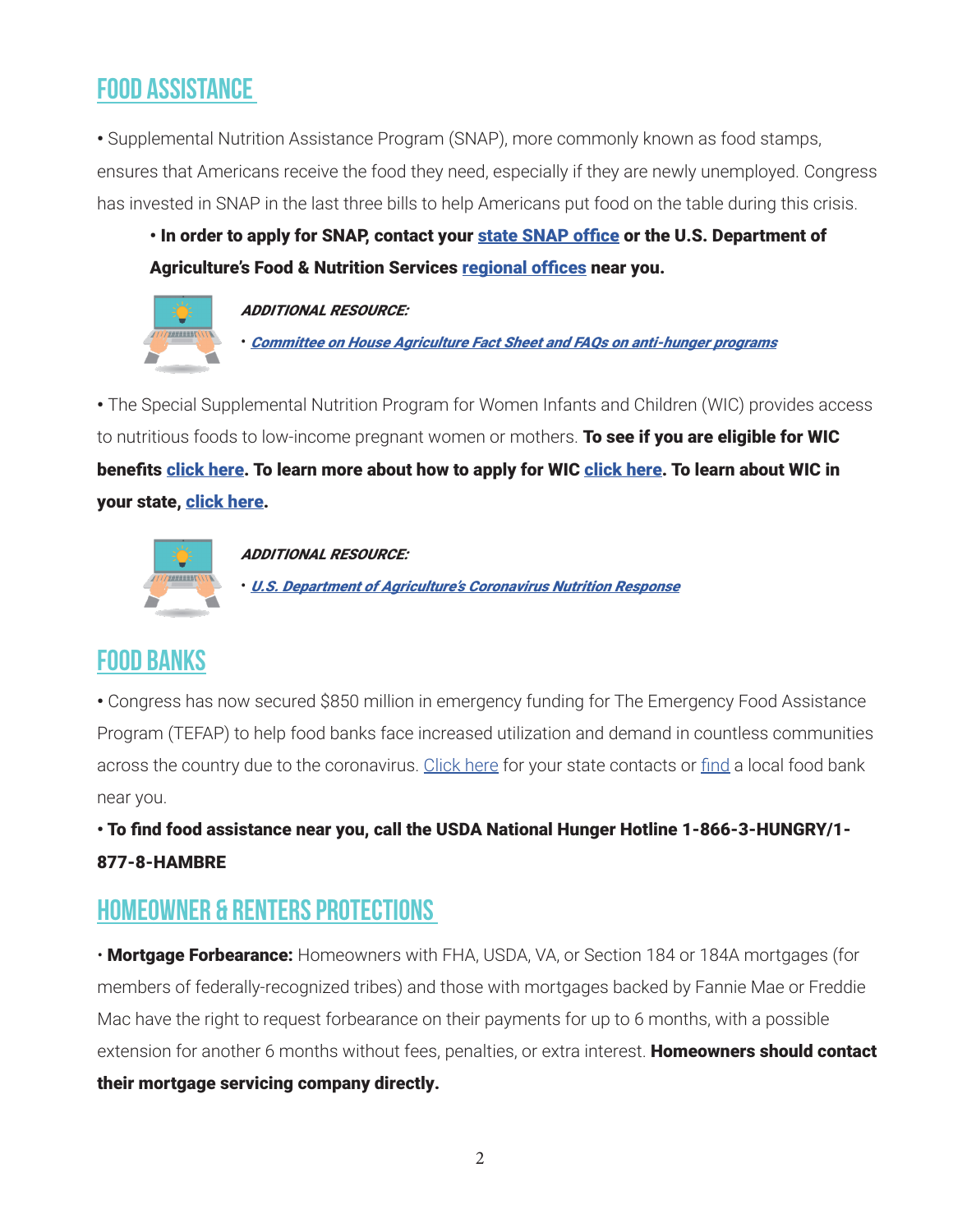• **Eviction Protections:** Renters residing in public or assisted housing, or in a home or apartment whose owner has a federally-backed mortgage, and who are unable to pay their rent, are protected from eviction for 4 months. Property owners are also prohibited from issuing a 30-day notice to a tenant to vacate a property until after the 4-month moratorium ends. This protection covers properties that receive federal subsidies such as public housing, Section 8 assistance, USDA rural housing programs, and federally-issued or guaranteed mortgages. Renters whose landlord is not abiding by the moratorium should contact the relevant federal agency that administers their housing program or their local Legal Aid office.

## ENERGY ASSISTANCE FOR LOW INCOME FAMILIES

• This legislative package includes \$900 million to help low income Americans and their families heat and cool their homes. To learn more about the Low Income Home Energy Assistance Program (LIHEAP) in your state, click [here](https://www.acf.hhs.gov/ocs/liheap-state-and-territory-contact-listing).

# EMERGENCY PAID LEAVE



• Many workers in America currently have no paid leave and are being forced to choose between their paycheck, their health, and the health of the people around them.

• The emergency paid leave provisions passed by Congress and signed into law by the President are a critical step toward protecting families' financial security and mitigating the spread of the coronavirus.

Below is information on eligibility for emergency paid sick leave and paid family leave.



### ADDITIONAL RESOURCES:

- Committee on Education and Labor Fact Sheet: Who is Eligible for Leave [link](https://edlabor.house.gov/imo/media/doc/2020-03-17 Families First Coronavirus Response Act Paid Leave + CARES Act FAQ .pdf)
- U.S. Department of Labor [Fact Sheet for Employees](https://www.dol.gov/agencies/whd/pandemic/ffcra-employee-paid-leave)
- U.S. Department of Labor [Fact Sheet for Employers](https://www.dol.gov/agencies/whd/pandemic/ffcra-employer-paid-leave)
- U.S. Department of Labor [Questions and Answers](https://www.dol.gov/agencies/whd/pandemic/ffcra-questions)

• U.S. Department of Labor poster for [federal workers](https://www.dol.gov/sites/dolgov/files/WHD/posters/FFCRA_Poster_WH1422_Federal.pdf) and one for all [other employees](https://www.dol.gov/sites/dolgov/files/WHD/posters/FFCRA_Poster_WH1422_Non-Federal.pdf)

•U.S. Department of Labor [questions & answers](https://www.dol.gov/agencies/whd/pandemic/ffcra-poster-questions) document about employer posting requirements, as well as a [Field Assistance Bulletin](https://www.dol.gov/agencies/whd/field-assistance-bulletins/2020-1) describing the 30-day nonenforcement policy.

• Treasury, IRS & Department of Labor Announcement [link.](https://home.treasury.gov/news/press-releases/sm952)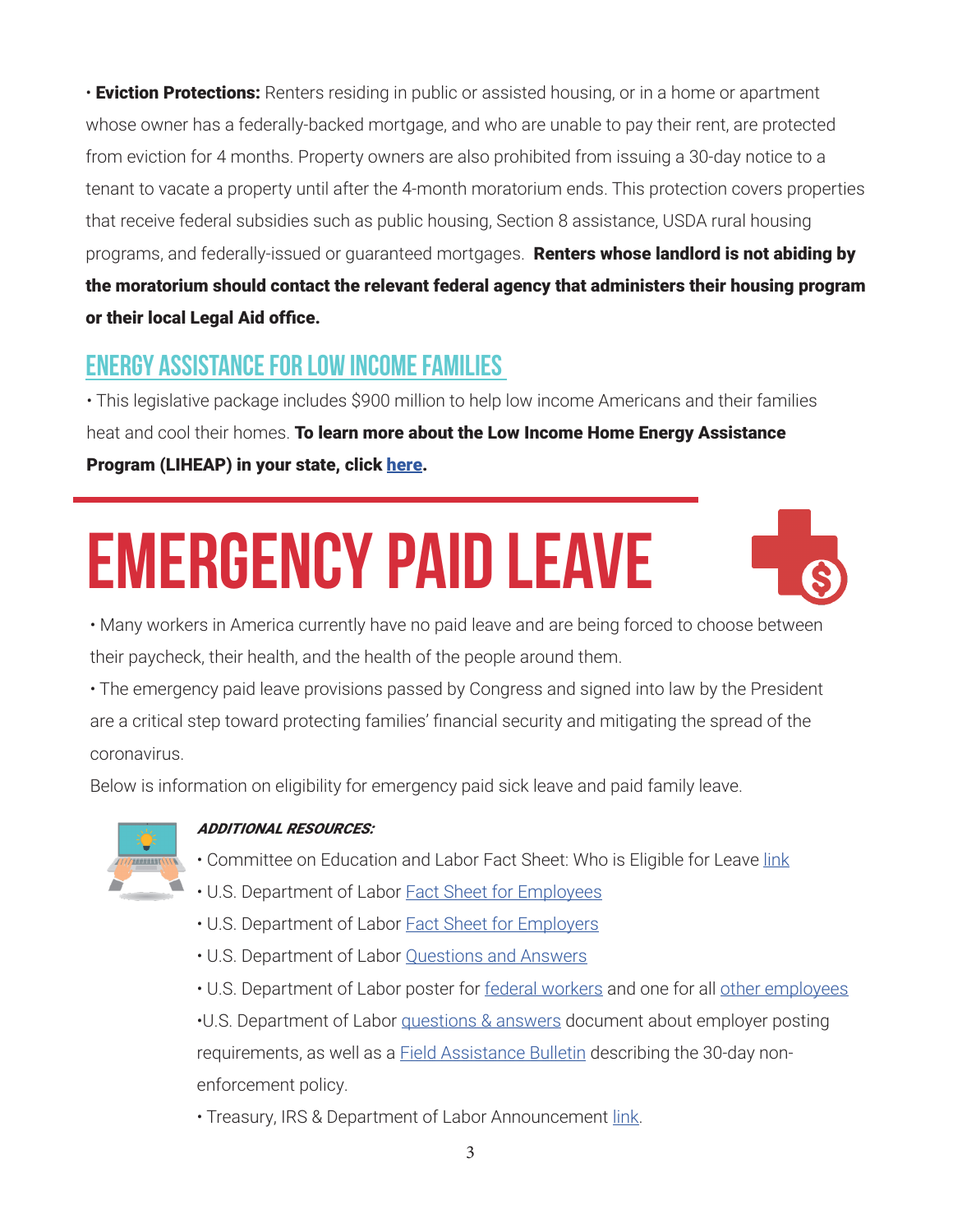# SMALL BUSINESSES



## SMALL BUSINESS FORGIVABLE LOANS AND GRANTS

• Congress secured \$350 billion in forgivable loans and \$10 billion in grants to small businesses, tribal business concerns, and certain nonprofits.

• Loans through a new SBA 7(a) Paycheck Protection Program can be forgiven when used for payroll costs (including paid leave, health care, and other costs) to retain workers, and other expenses such as rent, mortgage interest, and utilities. Independent contractors, sole-proprietors, and other self-employed persons are eligible for these loans.

• Small businesses can also apply for up to \$10,000 in grants to retain workers and pay for debt obligations.

 $\cdot$  Small businesses, tribal business concerns, 501(c)(3) nonprofits, and 501(c)(19) veterans organizations in your district should contact their lender and the Small Business Administration office directly. For a list of SBA offices by state with contact information please click [click here.](https://www.speaker.gov/sites/speaker.house.gov/files/SBA%20District%20Offices%20-%20Master%20List.pdf)



### ADDITIONAL RESOURCE:

• [Committee on Small Business fact sheet & FAQ on provisions in the](https://smallbusiness.house.gov/uploadedfiles/cares_act_small_business_adminstration_summary.pdf)  [CARES Act](https://smallbusiness.house.gov/uploadedfiles/cares_act_small_business_adminstration_summary.pdf)

## PAID SICK AND FAMILY LEAVE TAX CREDIT

• Employers who provide required leave to their employees and who employ less than 500 employees are eligible for a tax credit to offset the costs of such leave. This tax relief will be provided against quarterly payroll taxes (those paid in connection the Form 941). For additional guidance, please refer to the **IRS's website**.

### ADDITIONAL RESOURCES:

- [Small Business Owner's Guide to the CARES Act](https://www.speaker.gov/sites/speaker.house.gov/files/The Small Business Owners Guide to the CARES Act %28002%29.pdf)
- [Committee on Small Business: SBA State and Regional Lenders](https://www.speaker.gov/sites/speaker.house.gov/files/Small Business Committee State by State Lenders.pdf)
- [Lead Small Business Development Centers \(SBDCs\) by State or Region](https://www.speaker.gov/sites/speaker.house.gov/files/LEAD%20SMALL%20BUSINESS%20DEVELOPMENT%20CENTERS%20%28002%29.pdf)
- [Women's Business Centers Master Contact List](https://www.speaker.gov/sites/speaker.house.gov/files/WBC List for Resource Packet.pdf)
- [Committee on Small Business: The CARES Act for Small Businesses](https://www.speaker.gov/sites/speaker.house.gov/files/Committee on Small Business CARES Flow Chart.pdf)  [Flow Chart](https://www.speaker.gov/sites/speaker.house.gov/files/Committee on Small Business CARES Flow Chart.pdf)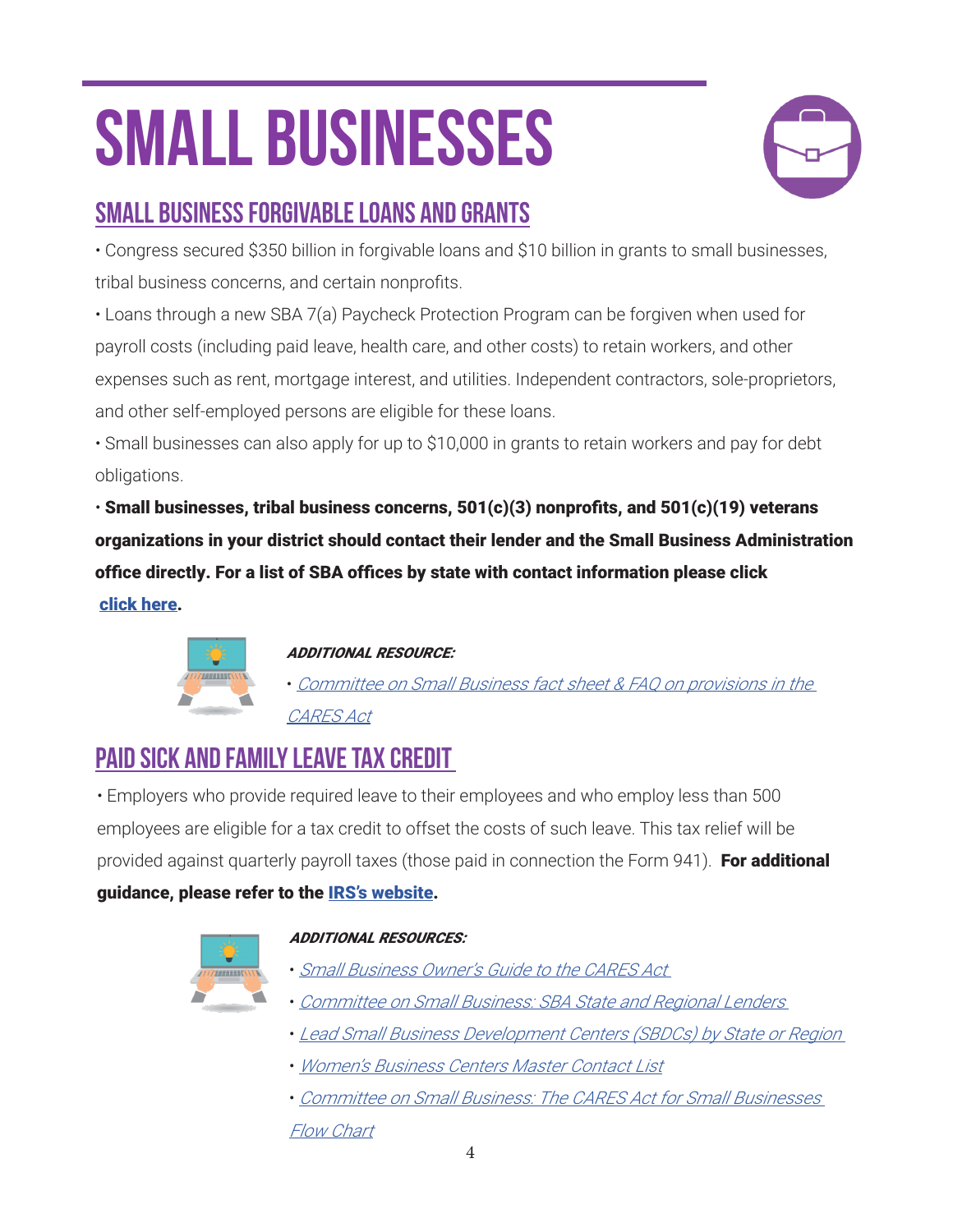# MEDIUM-SIZED BUSINESSES



Included in the bill is a fund administered by Secretary Mnuchin designed to provide low-interest bank financing to medium-sized businesses and nonprofits with 500 to 10,000 employees.

As of now, we do not have information about the protocols for the administration of this fund. As soon as we have this information we will provide it to you.

This toolkit will be updated with new information as we receive it.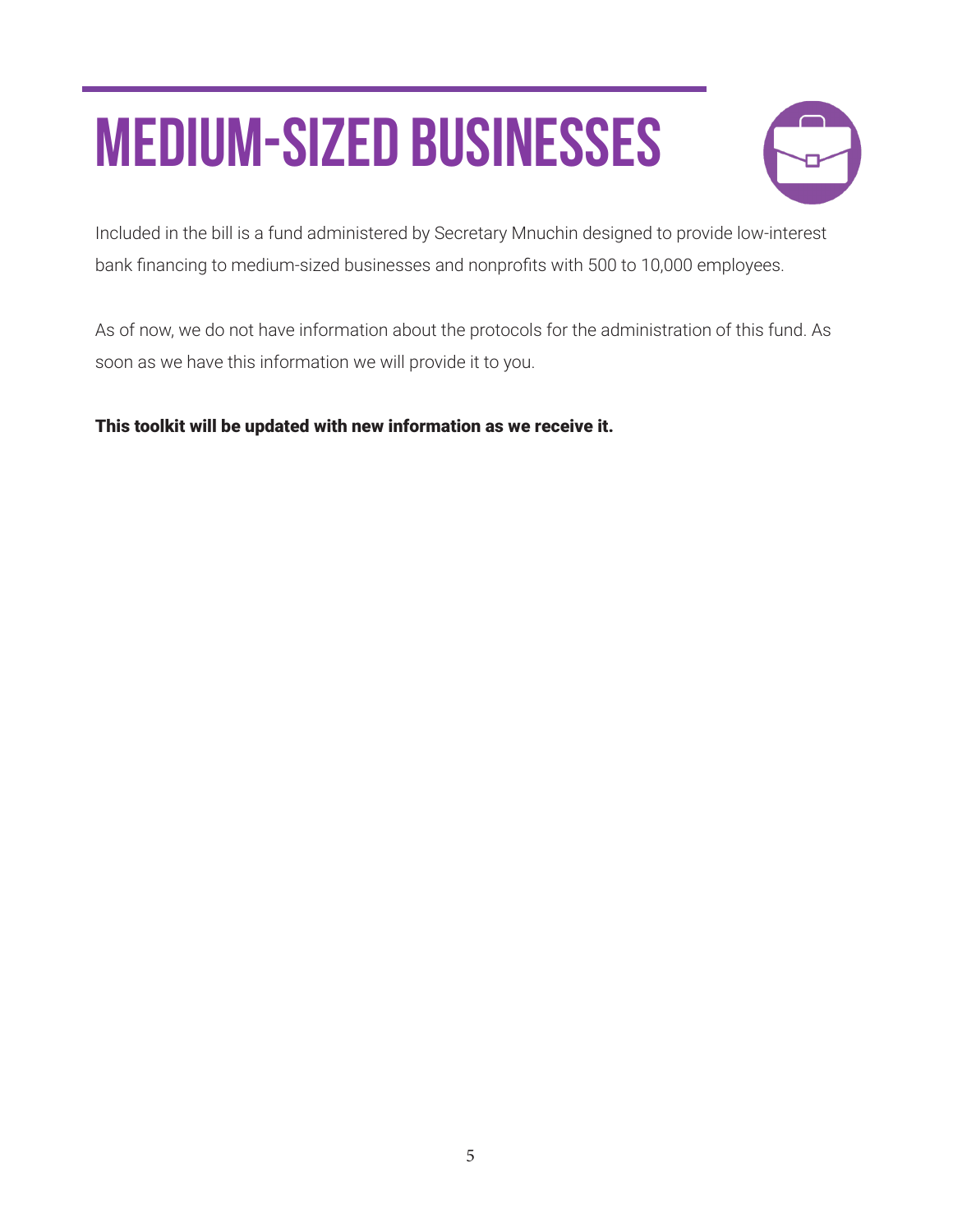# STUDENTS & EDUCATORS



## STUDENT LOAN RELIEF FOR BORRROWERS

• If you have student loan debt, Congress secured **several options** outlined below for borrowers that help provide relief through September 30, 2020. During this period, a borrower will be able to:

- Pause payments for federal student loan borrowers who have Direct Loans and Federal Family Education Loan (FFEL), which means these borrowers will not be required to make any payments toward outstanding interest or principal balance.
- Suspend interest accrual for such loans so that these balances don't accrue.
- Avoid forced collections such as garnishment of wages, tax refunds, & Social Security benefits.
- Halt negative credit reporting.
- Ensure a borrower continues to receive credit toward Public Service Loan Forgiveness,

Income-Driven Repayment forgiveness, and loan rehabilitation.

• For additional guidance on how to apply and learn about next steps as this critical relief becomes available, please refer to the U.S. Department of Education [website](https://studentaid.gov/announcements-events/coronavirus).



ADDITIONAL RESOURCE:

• [Student Aid FAQ for COVID-19](https://studentaid.gov/announcements-events/coronavirus)

## SCHOOL MEALS

• As more schools close due to coronavirus, Congress has provided emergency funding for Child Nutrition Programs to ensure students can still receive their free or reduced-price school meals during this time. To learn more, [click here](https://www.fns.usda.gov/disaster/pandemic/covid-19/cn-waivers-flexibilities) to learn more about your state is doing during this time.



### ADDITIONAL RESOURCE:

• [Committee on Education & Labor FAQs on school meals](https://edlabor.house.gov/imo/media/doc/2020-03-17 Families First Coronavirus Response Act Child Nutrition FAQ.pdf)

## STABILIZATION FUNDING FOR EDUCATION

• Congress secured \$30.75 billion in funding for school districts, states and higher education institutions to ensure state resources and investments are not diverted from life-long learning.

For additional guidance on how to apply and learn about next steps as this critical relief becomes available, please refer to the U.S. Department of Education [website](https://www.ed.gov/).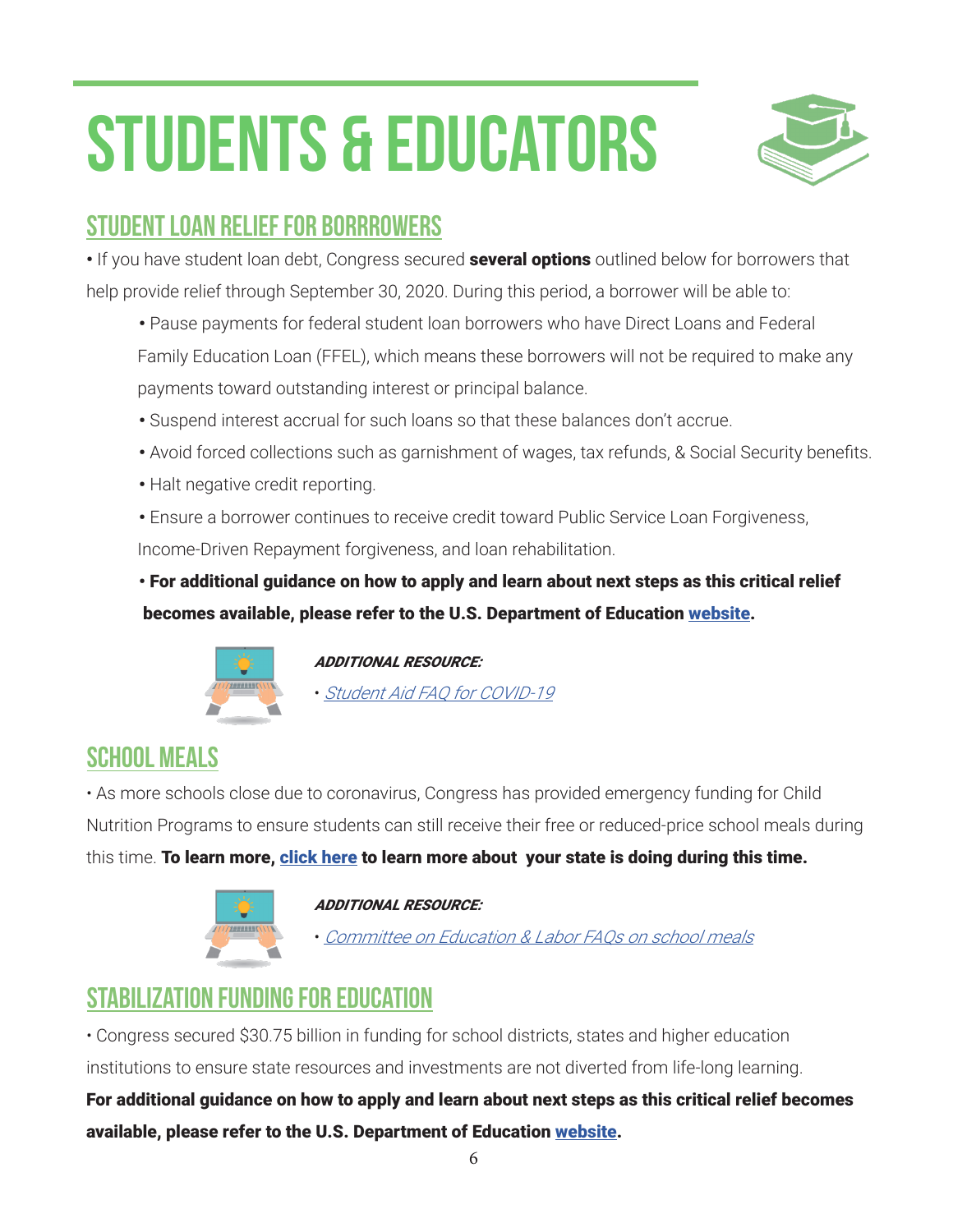# INDIAN COUNTRY



• Indian Health Service: Congress secured over \$1 billion in critically needed resources to the Indian Health Service (IHS). Information on the federal response in Indian Country can be found on the [IHS website.](https://www.ihs.gov/coronavirus)

• Coronavirus Relief Fund: Democrats secured an \$8 billion relief fund at the Department of Treasury to assist tribes with costs incurred in the response to the coronavirus pandemic. For additional guidance on how to apply and learn about next steps as this critical relief becomes available, please refer to the U.S. Department of Treasury [website](https://home.treasury.gov/coronavirus).

• Tribal Governance: The legislative package provides \$453 million to the Bureau of Indian Affairs (BIA) for essential tribal governmental and to aid individual Native Americans. For resources and information on school closures, please visit the BIA [website here.](https://www.bia.gov/covid-19)

• Housing: This legislative package provided \$300 million for programs within the Department of Housing and Urban Development's Office of Native American Programs. Resources can be found [here](https://www.hud.gov/program_offices/public_indian_housing/ih/codetalk/aboutonap).

• **Small Business:** The legislative package makes tribal business concerns eligible for SBA loans of up to \$10 million and SBA grants of up to \$10,000 for payroll costs to retain workers (including paid leave, health care, and other costs), and other expenses such as rent, mortgage interest, and utilities.

• **Unemployment Benefit Costs:** Congress is also allowing for tribes to be reimbursed for one-half of incurred unemployment benefit costs through December 31, 2020.



### ADDITIONAL RESOURCES:

• [Natural Resources Committee Coronavirus Resource Center, which includes](https://naturalresources.house.gov/coronavirus-resources)  [coronavirus tribal funding information](https://naturalresources.house.gov/coronavirus-resources) 

• [Appropriations Committee fact sheet on CARES Act investments to protect the](https://appropriations.house.gov/sites/democrats.appropriations.house.gov/files/CARES Act_Tribes.pdf)  [health, economic security and well-being of Native Americans](https://appropriations.house.gov/sites/democrats.appropriations.house.gov/files/CARES Act_Tribes.pdf)